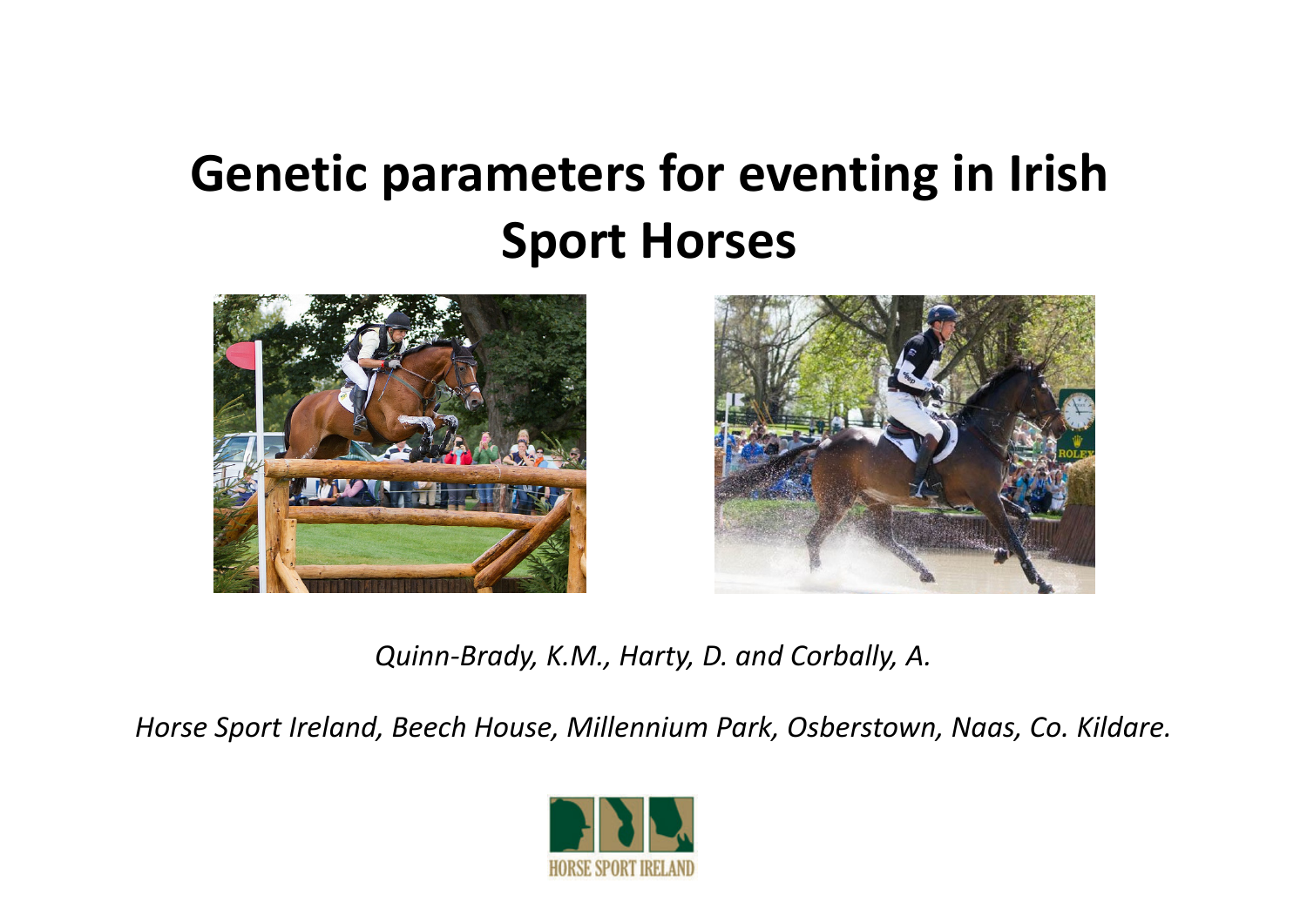

## **Background**

Breeding objective

"to produce <sup>a</sup> performance horse that is sound, athletic with good paces and suitable temperament and capable of winning at the highest international level in FEI disciplines"

ISH have topped WBFSH rankings for eventing in 15 out of 17 years

Genetic evaluations have been carried out in Ireland since 1995 Data was not available for eventing Most eventing ISH were over 75% Thoroughbred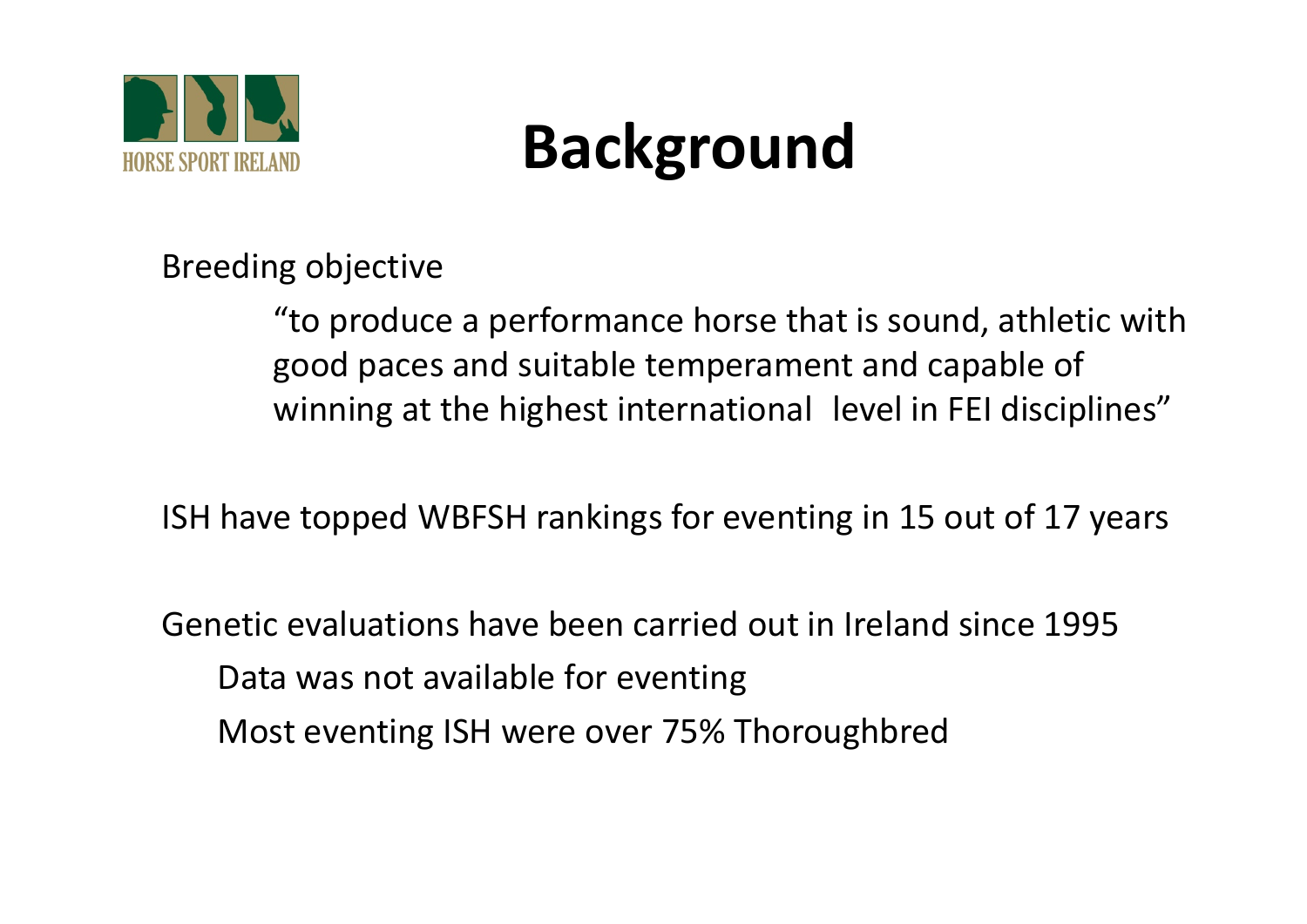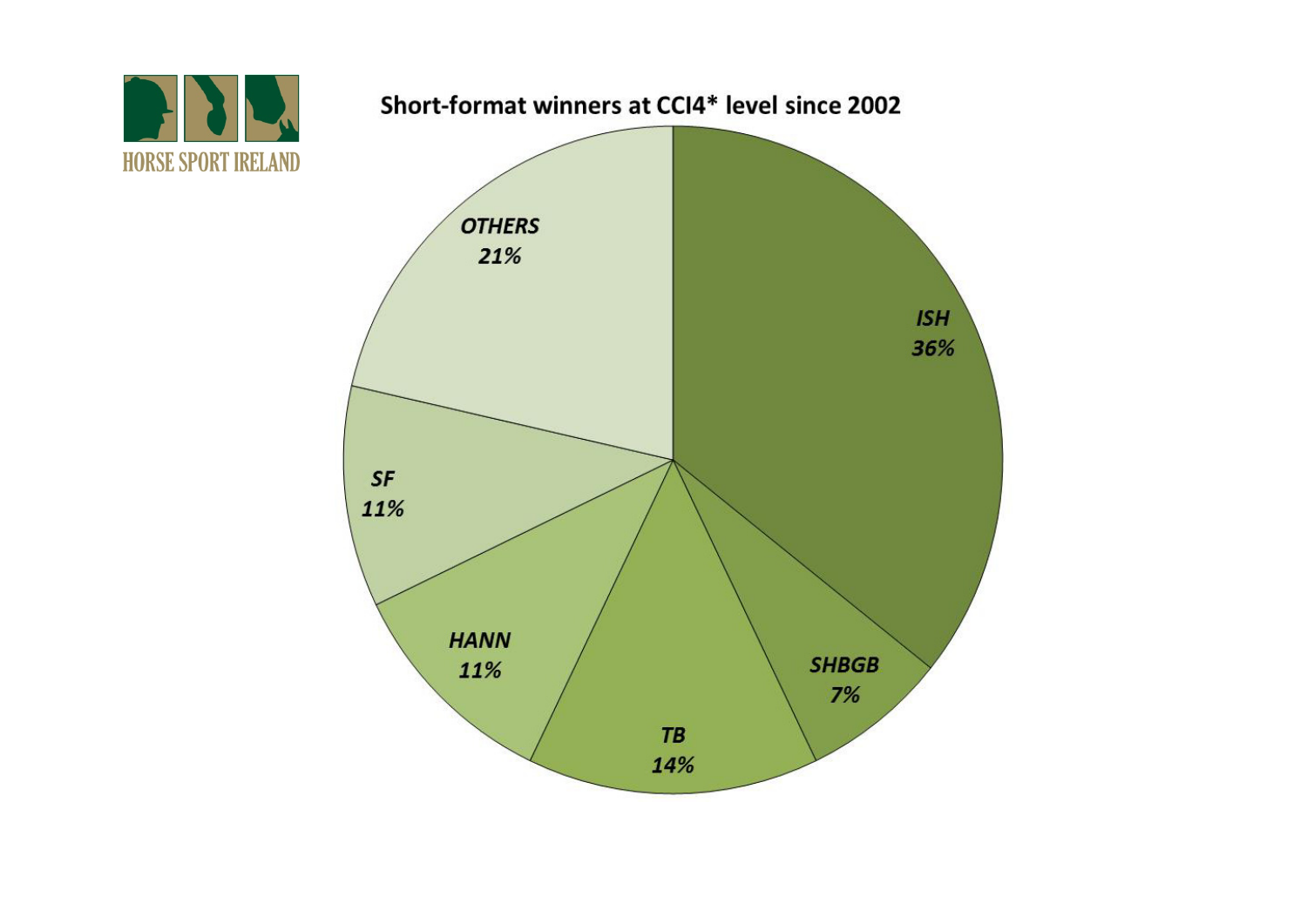### Current WBFSH rankings

TB%Ballynoe Castle RM by Ramiro B (BWP) 64% Electric Cruise by Cruising (ISH) 52% Fernhill Fearless by Mark Twain (TB)  $50\%$ Kilronan by Ghareeb (TB) 69% Stellor Rebound by VDL Ricochet (KWPN) 24% Paulank Brockagh by Touchdown (ISH) 63%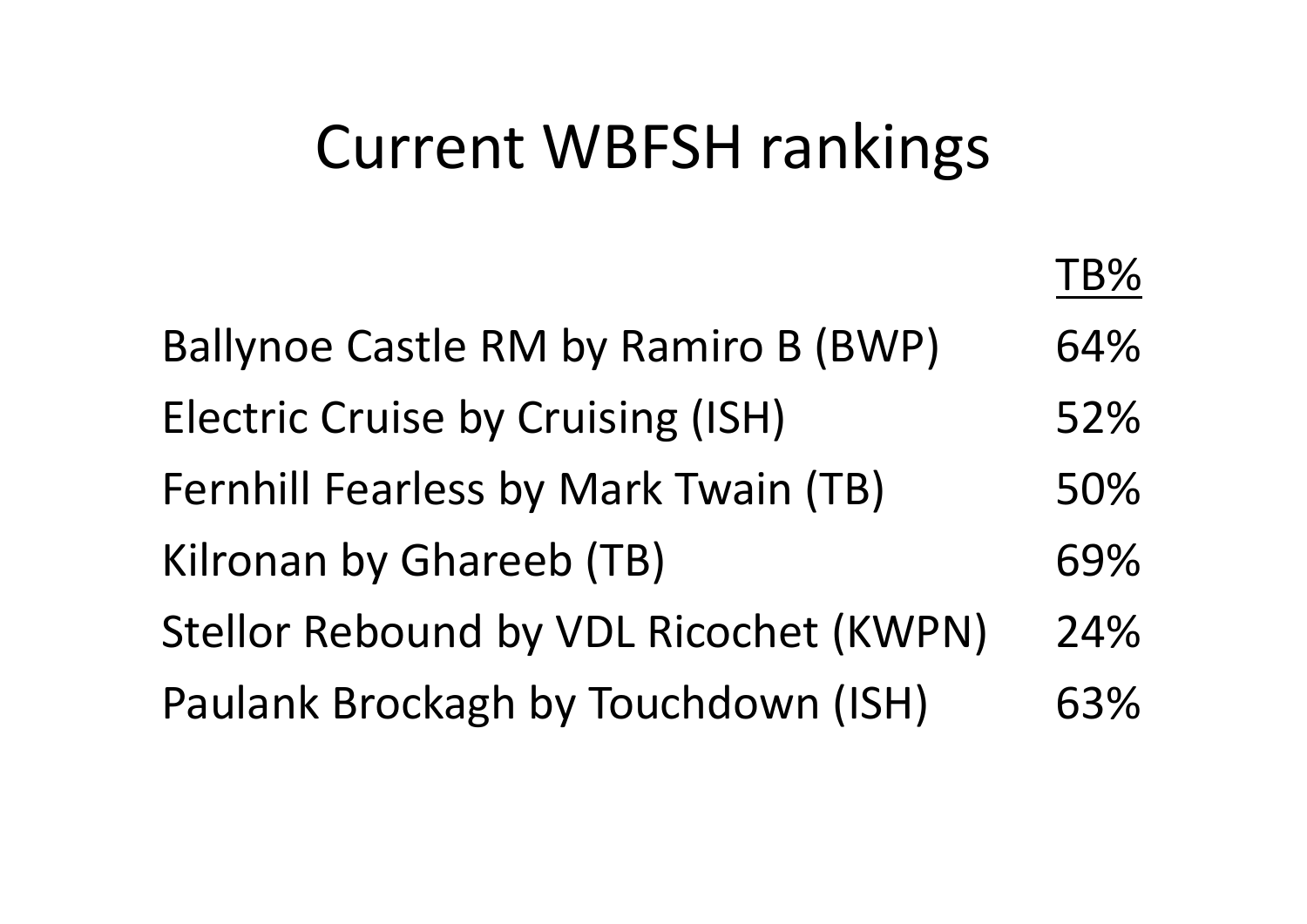

## **Data collection**

Issues with data quality Horses frequently change name UELN is not always available Pedigree is often not recorded Studbook may not be recorded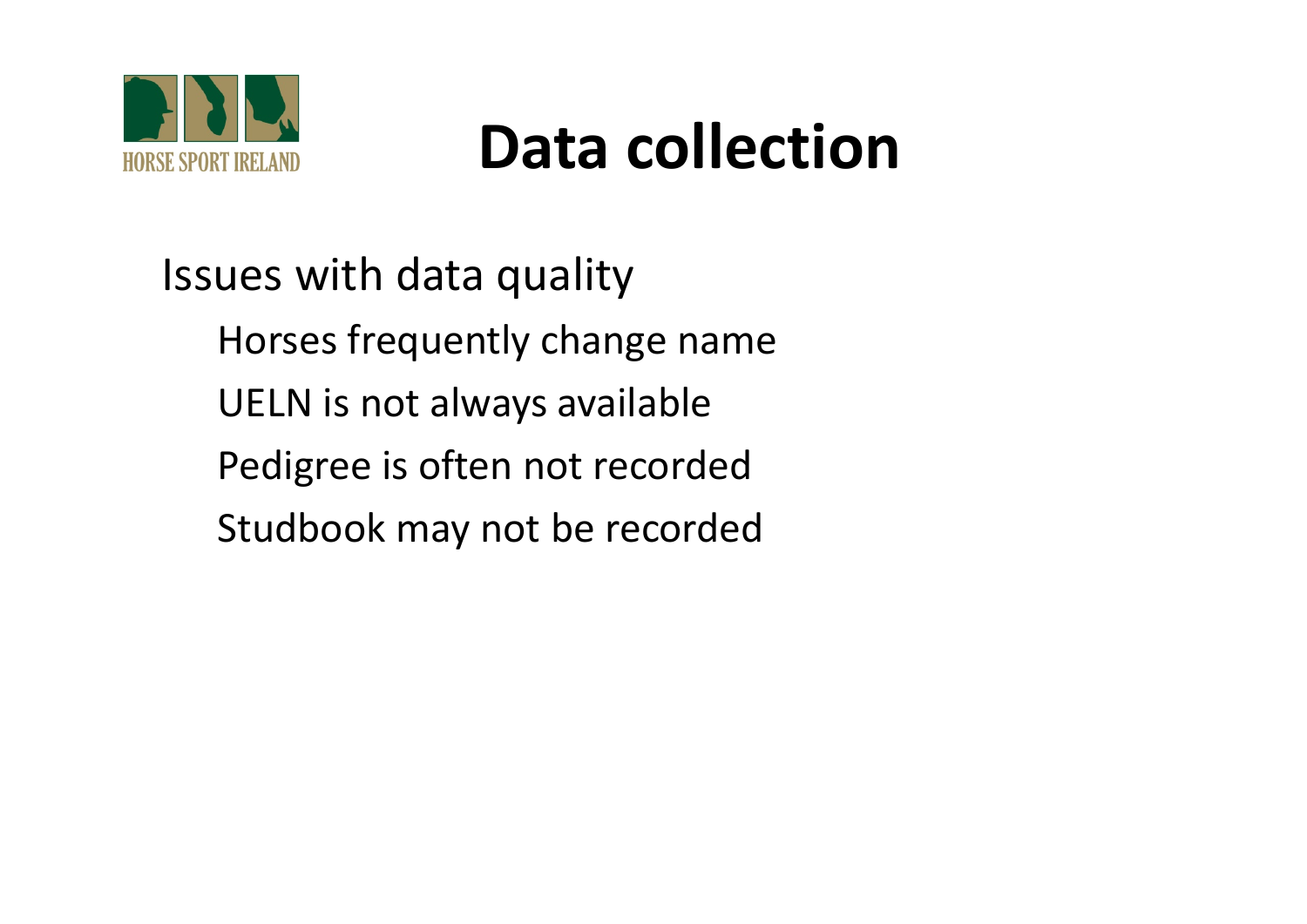

Not always feasible to collate individual performances in each class for each ISH horse

Focus is on assessing the "highest level" successfully achieved by <sup>a</sup> horse during its lifetime

Success <sup>=</sup> meeting the FEI Minimum Eligibility Requirement at <sup>a</sup> level on at least two occassions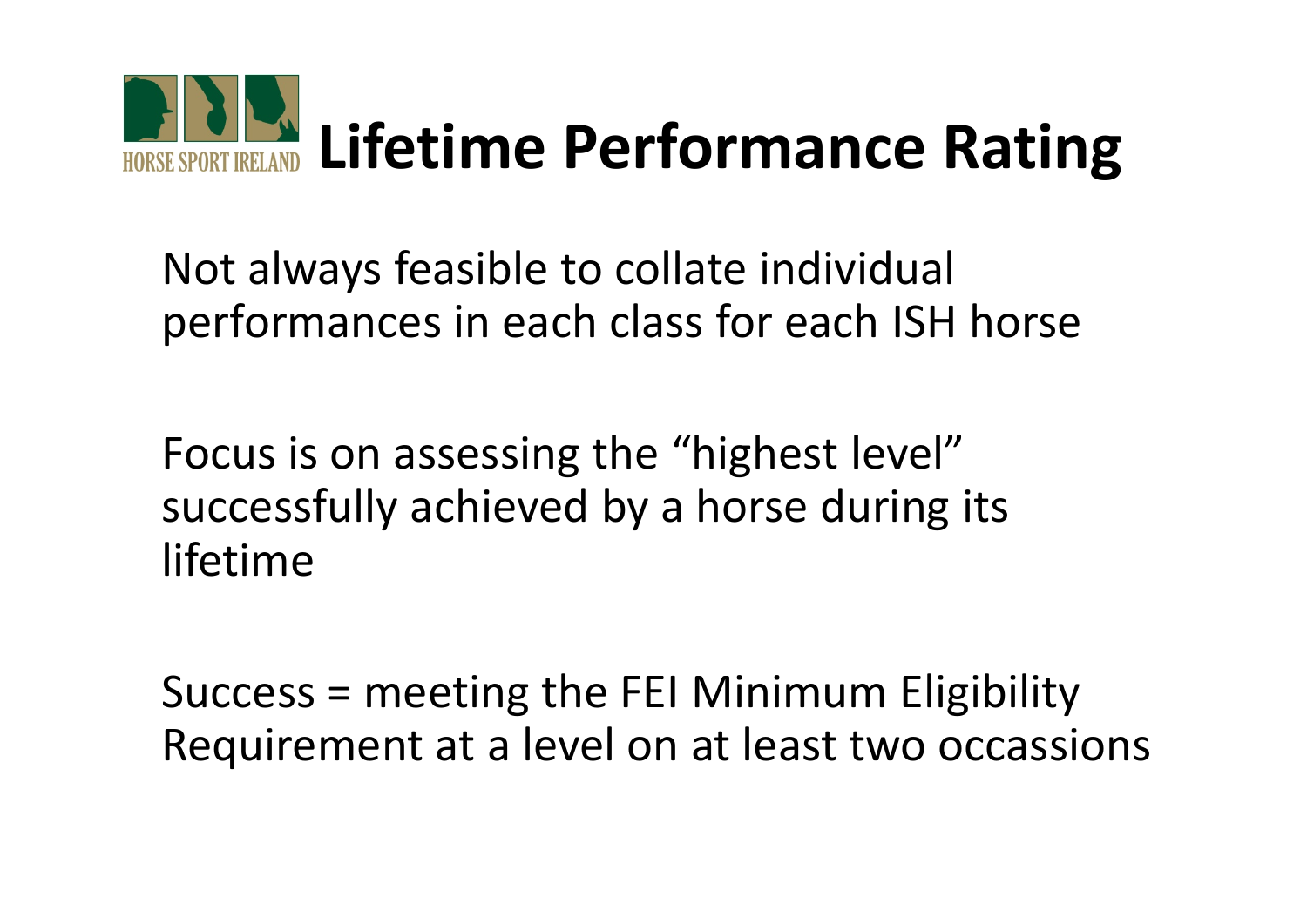### Lifetime Performance Rating Levels

| $CCI4*$                     |
|-----------------------------|
| $CCI3*$                     |
| $CIC3*$                     |
| $CNC3*$                     |
| $CCI2*$                     |
| $CIC2*$                     |
| CNC <sub>2</sub> *          |
| $CC11*$                     |
| $ClC1*$                     |
| $CNC1*$                     |
| National 100                |
| <b>National 90</b>          |
| <b>National 80</b>          |
| Not successful at any level |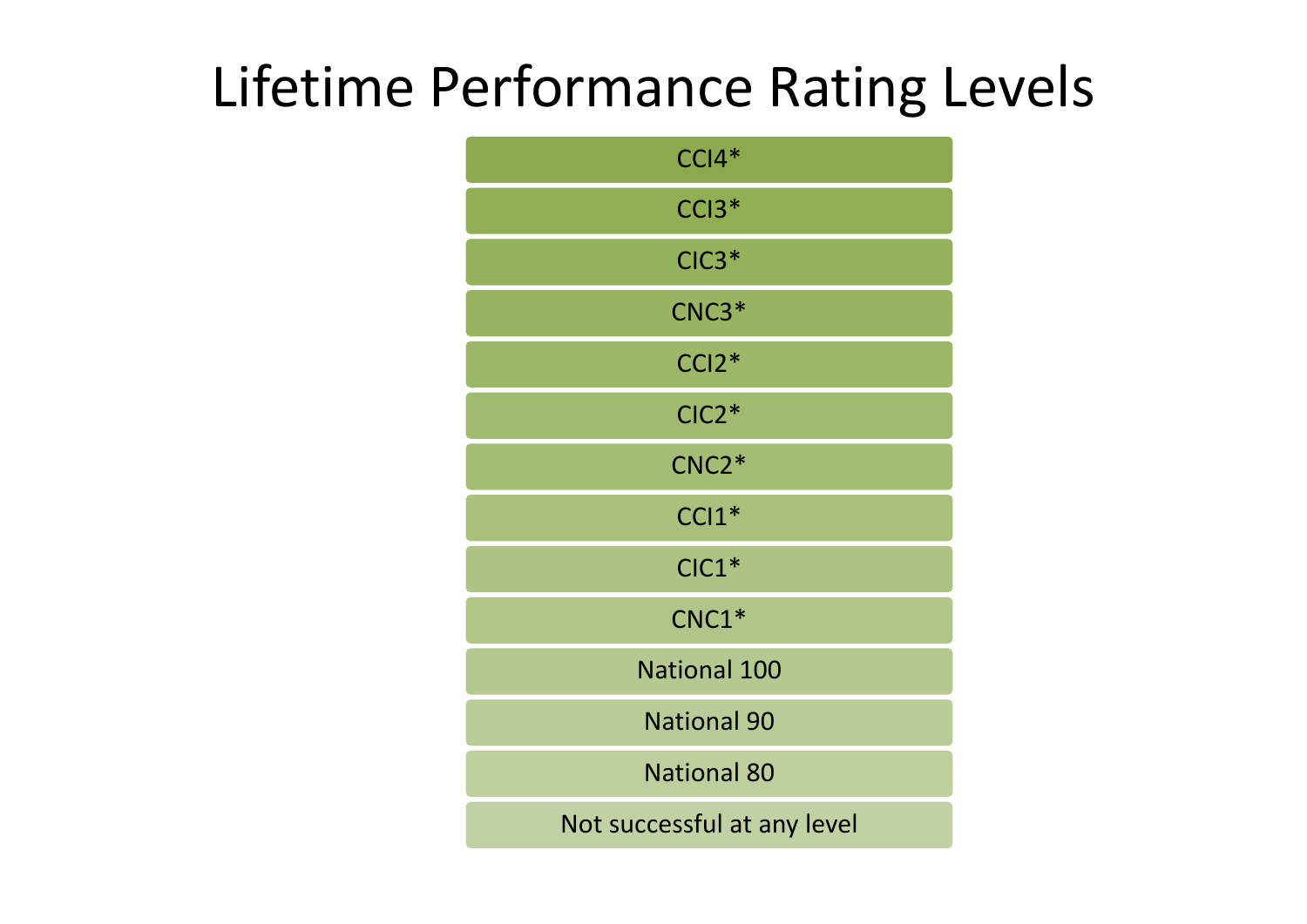

### **Data used**

|                                   | No. of records |
|-----------------------------------|----------------|
| Number of performances            | 102,950        |
| Number of horses                  | 2,406          |
|                                   |                |
| Number of horses in pedigree file | 57,136         |
| <b>Number of stallions</b>        | 624            |
| Number of dams                    | 1,494          |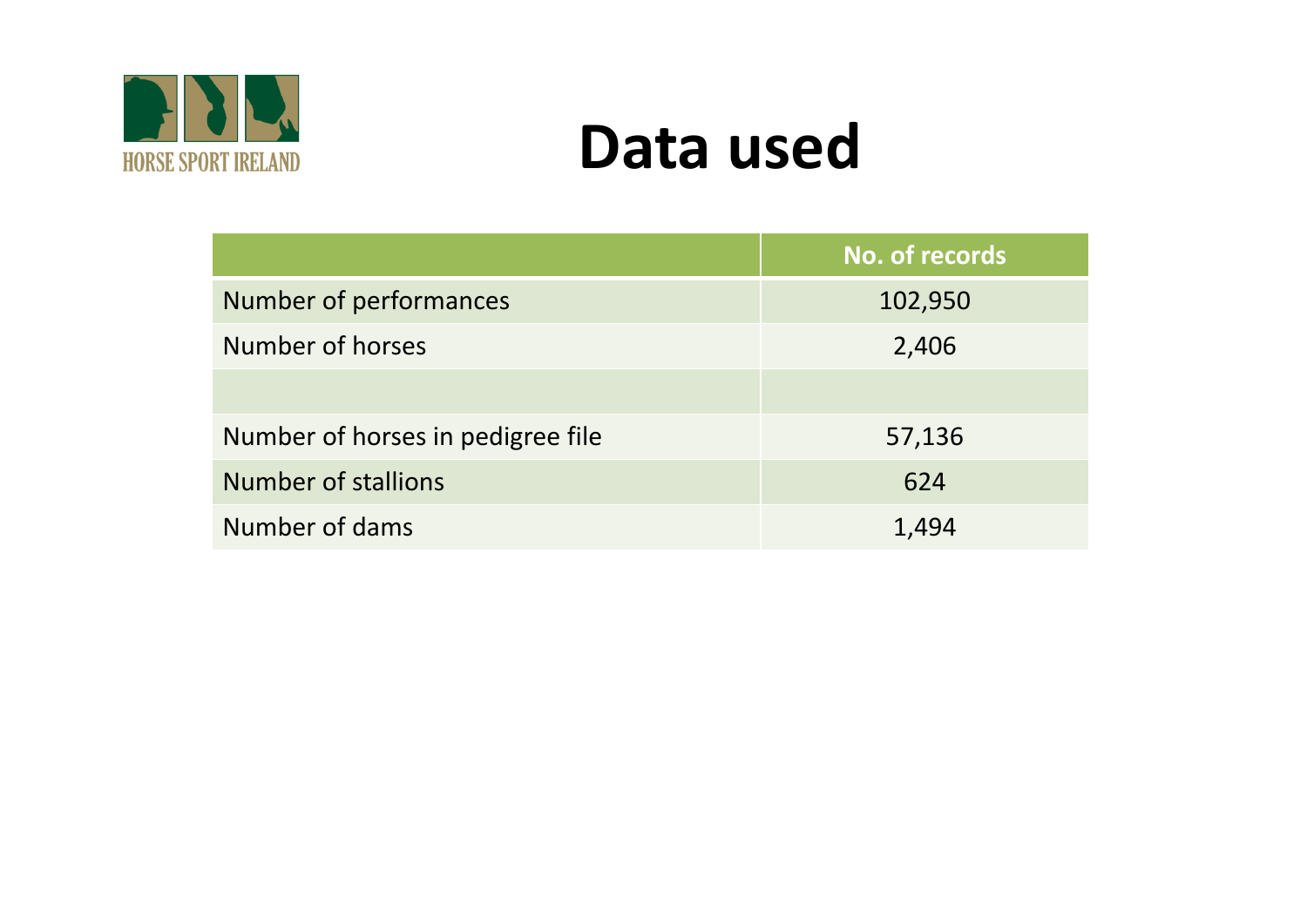

# **Model used**

### LPR model

Fixed effects of sex, year of first performance and Thoroughbred percentage Random effect of animal

Heritability of LPR <sup>=</sup> 0.28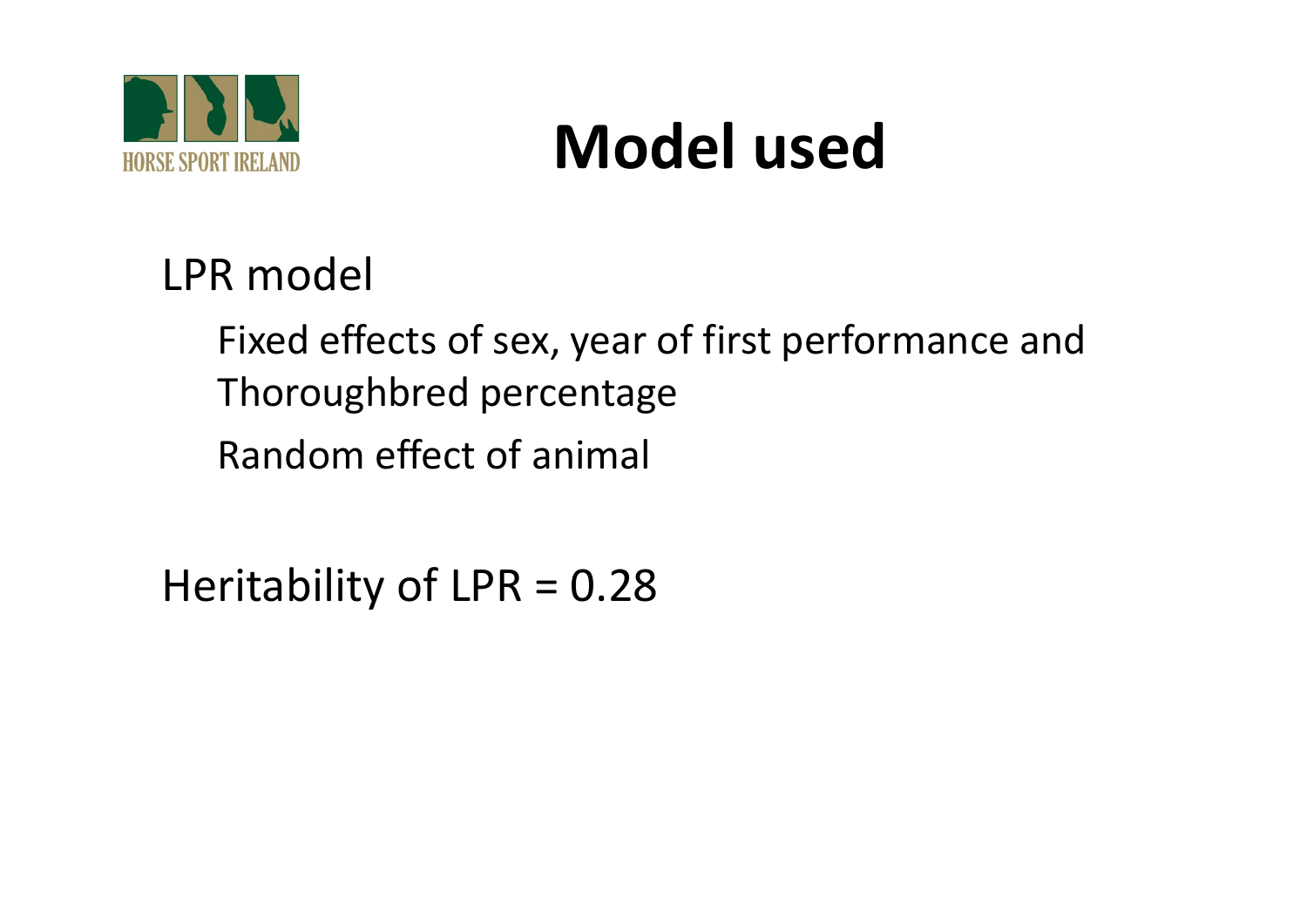

# **Model used**

#### Multi‐trait model

Ranking in each phase (dressage, cross country, showjumping and overall result) at each of four levels considered as separate traits (Pre, 1\*, 2\* and 3\*) Fixed effects of age, sex, TB% and grade of performance Random effects of animal and permanent environment Dependent variable ‐ normalised score based on ranks in each phase/competition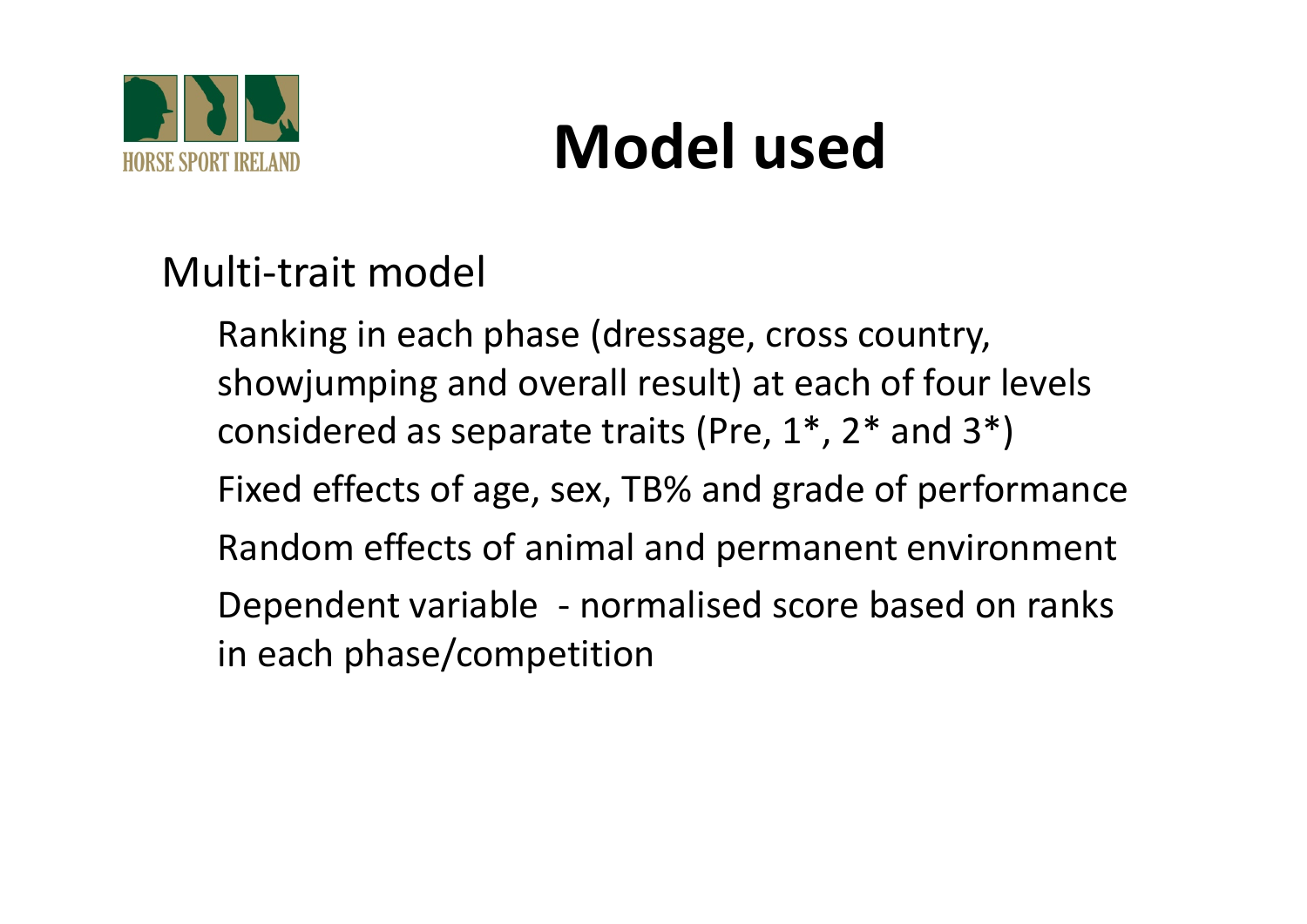

#### **Genetic Parameters**

| <b>Phase</b> | <b>Dressage</b> |         | <b>Cross Country</b> |                   | Showjumping    |                   | <b>Overall</b> |         |
|--------------|-----------------|---------|----------------------|-------------------|----------------|-------------------|----------------|---------|
| Grade        | h <sup>2</sup>  | $r_{e}$ | h <sup>2</sup>       | $r_{e}$           | h <sup>2</sup> | $r_{e}$           | h <sup>2</sup> | $r_{e}$ |
| Pre          | 0.14            | 0.41    | 0.001                | $\overline{0.12}$ | 0.08           | 0.15              | 0.06           | 0.24    |
| $CNC^*$      | 0.11            | 0.34    | 0.02                 | 0.09              | 0.09           | $\overline{0.14}$ | 0.06           | 0.14    |
| $CNC**$      | 0.10            | 0.37    | 0.01                 | 0.08              | 0.01           | 0.13              | 0.06           | 0.16    |
| $CNC***$     | 0.22            | 0.45    | 0.08                 | 0.08              | 0.01           | 0.13              | 0.06           | 0.26    |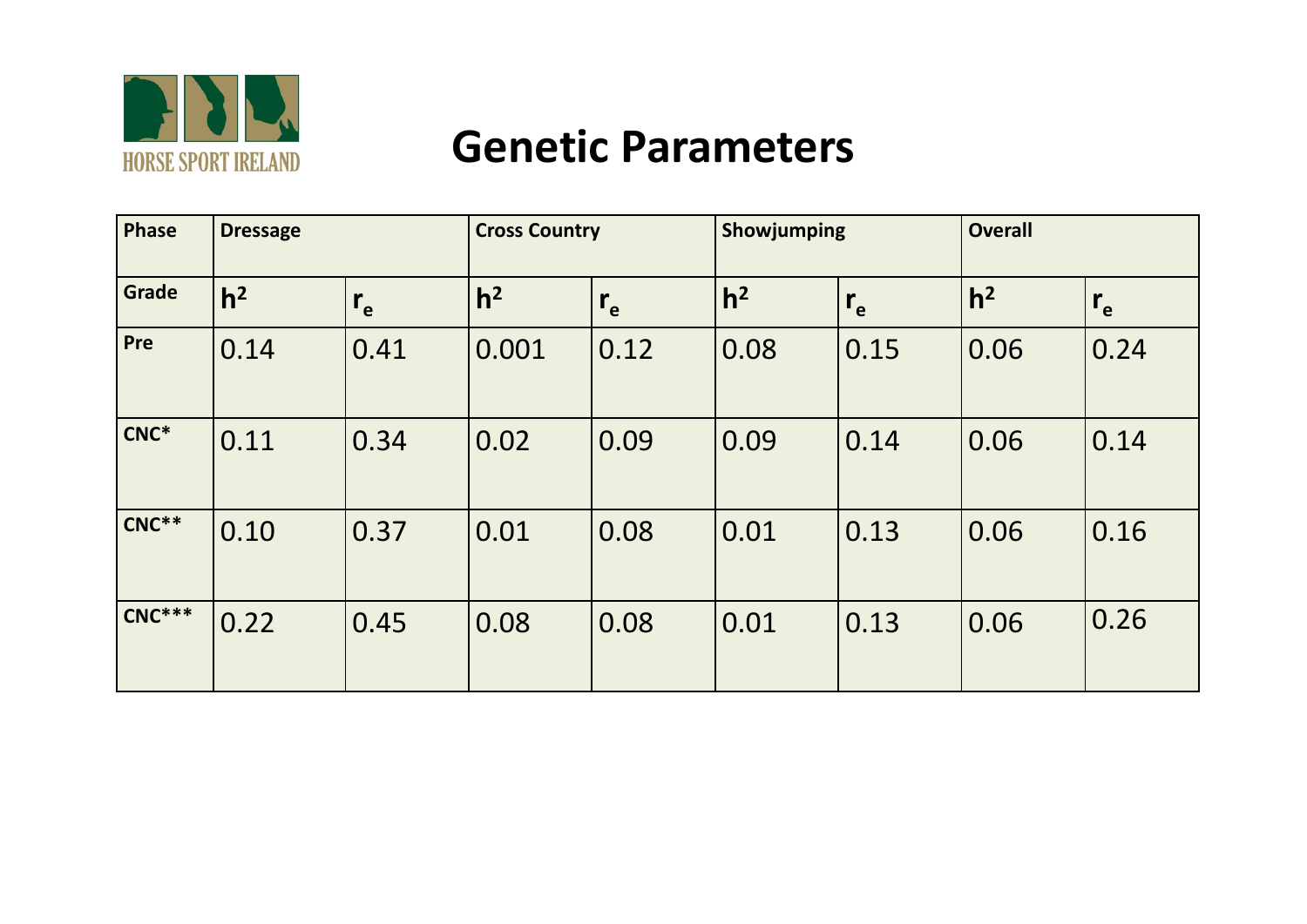

| <b>Phase</b>               | <b>Genetic Correlation</b> | <b>Permanent Environmental</b><br><b>Correlation</b> |
|----------------------------|----------------------------|------------------------------------------------------|
| <b>Dressage</b>            | 0.61 to 0.80               | $-0.06$ to $0.83$                                    |
| <b>Cross Country</b>       | 0.62 to 0.80               | $\overline{0}$                                       |
| Showjumping                | 0.32 to 0.99               | 0.28 to 0.68                                         |
| <b>Overall Competition</b> | 0.32 to .97                | 0.00 to 0.18                                         |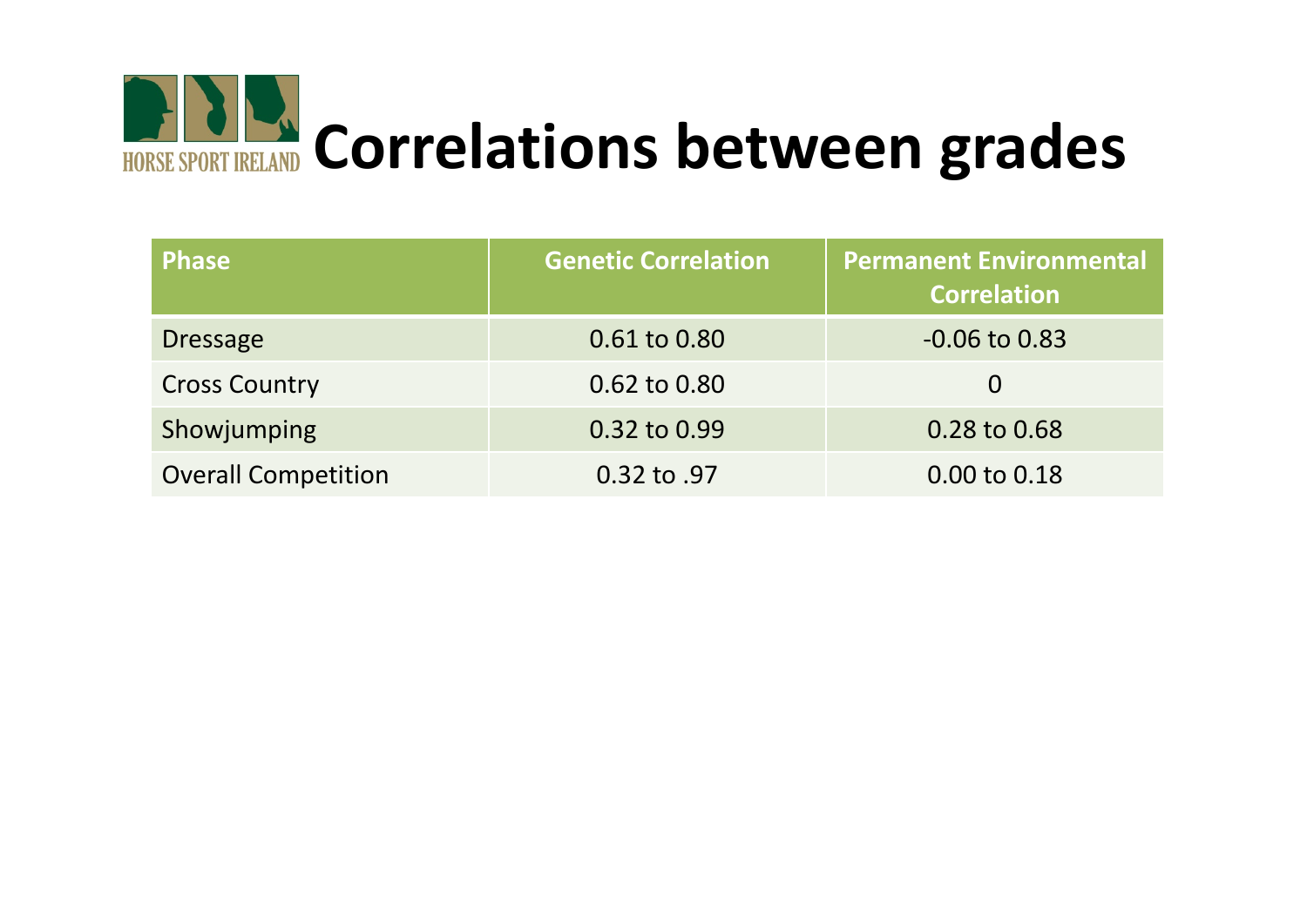

| Phase <b>I</b>       | <b>Cross Country</b> | <b>Showjumping</b> | <b>Overall</b> |
|----------------------|----------------------|--------------------|----------------|
| <b>Dressage</b>      | 0.40 to 0.59         | $0.41$ to $0.62$   | > 0.90         |
| <b>Cross Country</b> |                      | 0.42 to 0.76       | 0.96 to 0.56   |
| Showjumping          |                      |                    | 0.60           |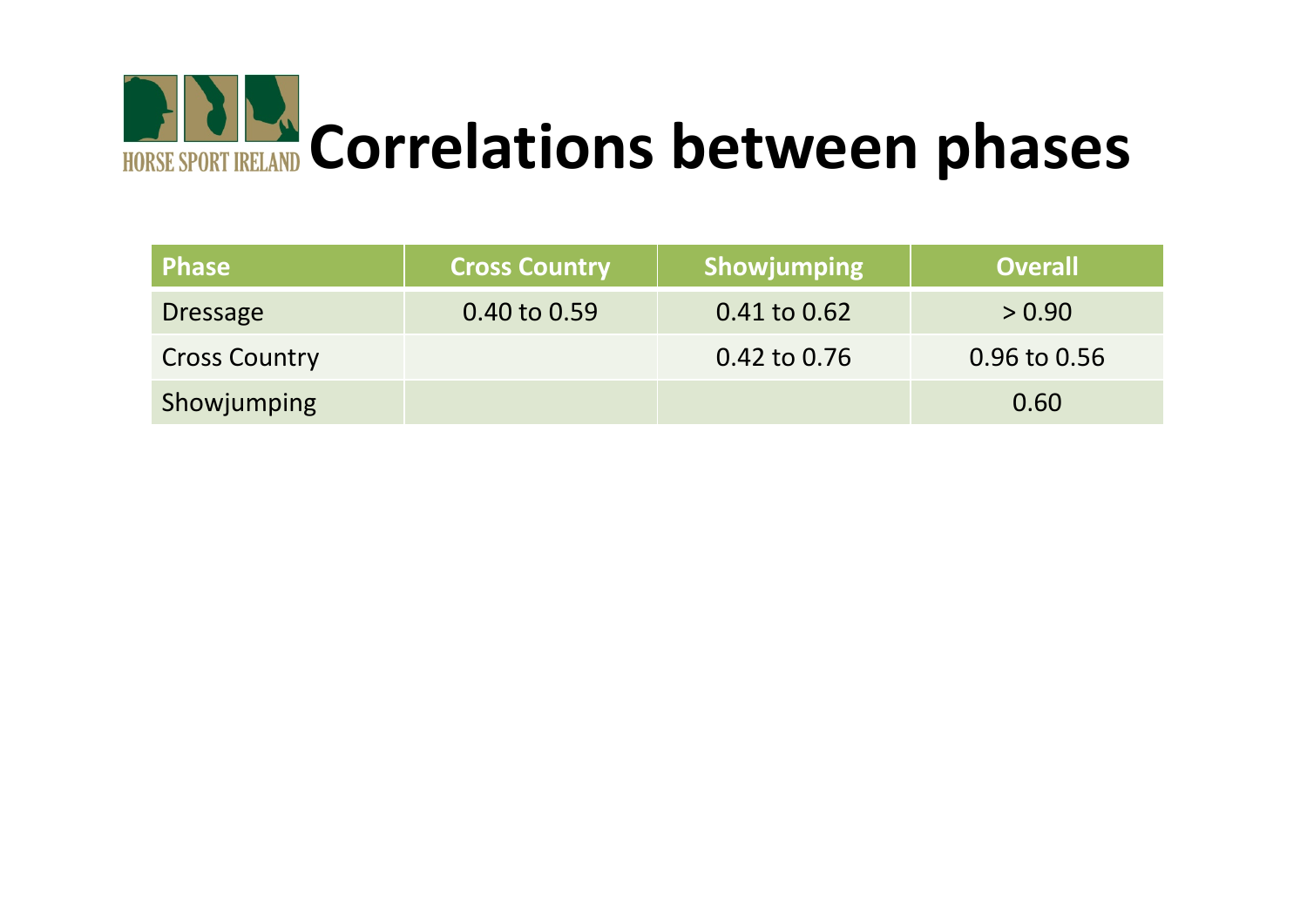

## **Conclusions**

### Genetic evaluation for eventing is feasible within the Irish Sport Horse Studbook

More data would be beneficial